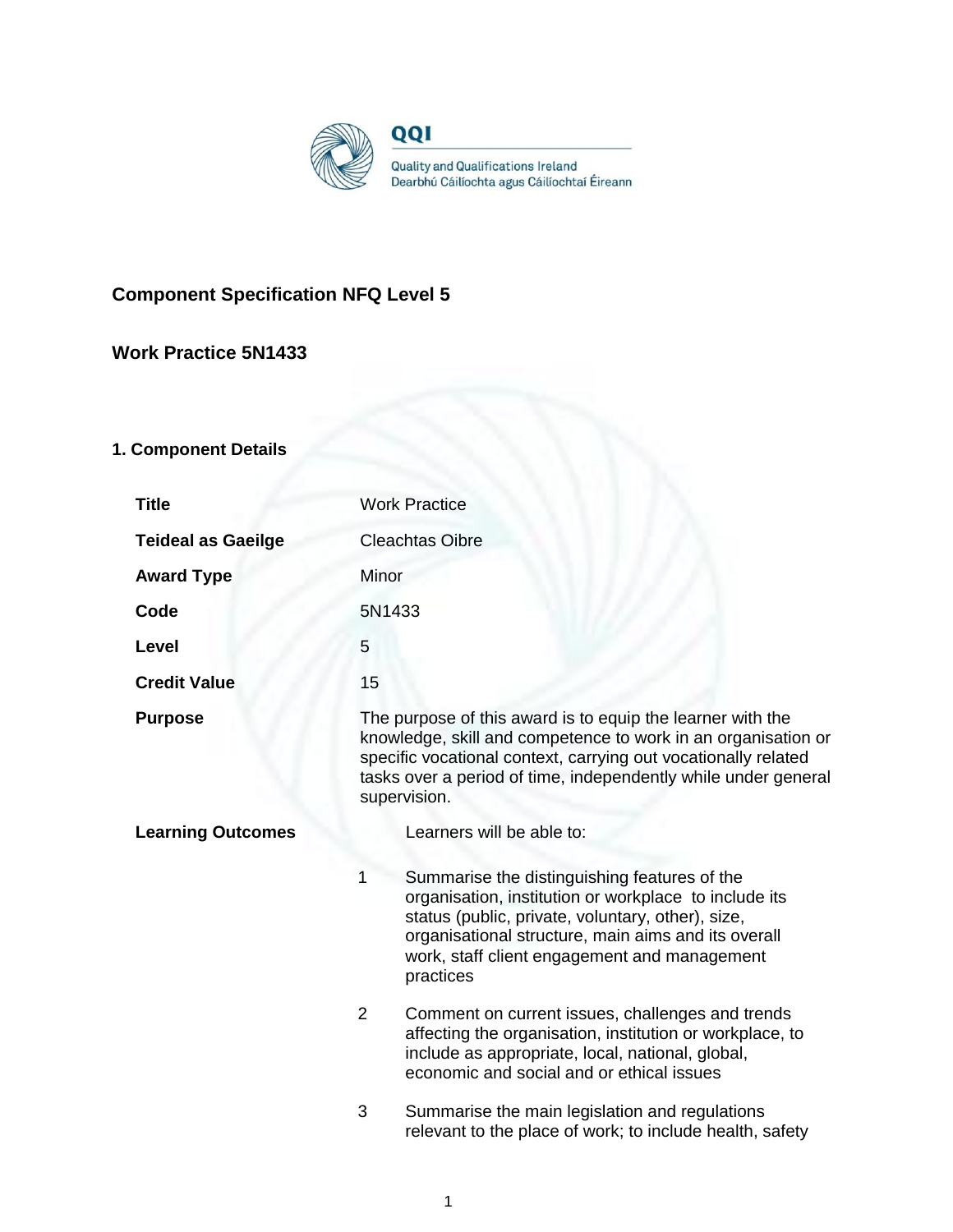and welfare at work, employment, equality and matters related to the specific vocational context

- 4 Explain the organisation's internal and external policies and procedures pertinent to own role and role of others
- 5 Conclude a minimum 2 month work practice placement undertaking a range vocationally specific tasks and activities
- 6 Select information required for a range of workbased tasks, to include analysis of information and application of knowledge to new situations
- 7 Work independently carrying out a range of vocationally specific activities and tasks in the organisation, institution or workplace, seeking advice and general direction as appropriate
- 8 Contribute positively as a member of an organisation or team; maintaining time-keeping, personal presentation, meeting deadlines and adherence to health, safety and other relevant regulations and practice
- 9 Execute work practice tasks and responsibilities in a professional and safe manner
- 10 Reflect on personal work practices, to include feedback from supervisor(s) or mentors on personal performance, achievements and challenges
- 11 Review personal and professional learning to include identifying strengths and weaknesses, learning and career opportunities within the vocational field and within the organisation, institution or workplace.

#### **Assessment**

**General Information** All assessment should be planned in accordance with the programme assessment strategy developed as part of the programme submission for validation. See **Policies and Criteria for Validation of Programmes.** Assessment should be undertaken consistently and reflect current assessment quidelines. See www.qqi.je.

> All FET assessment is criterion referenced. Successful achievement of the award is based on learners attaining the required standards of knowledge, skill or competence consistent with the **minimum intended programme learning outcomes**.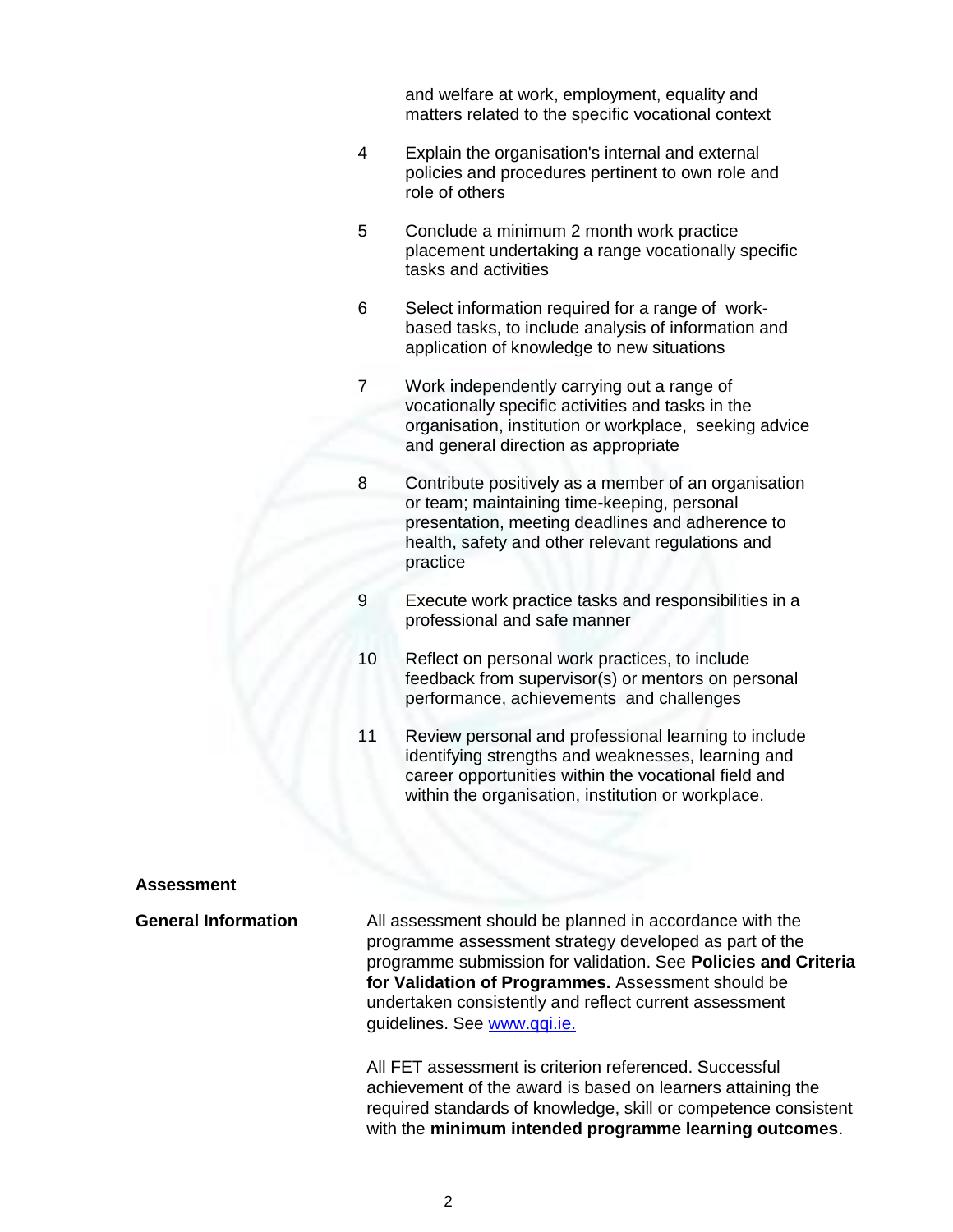|                              | The techniques set out below are considered the optimum<br>approach to assessment for this component. In exceptional<br>circumstances providers may identify alternative assessment<br>techniques through the provider's application for programme<br>validation which are reliable and valid but which are more<br>appropriate to their context. |                                                                  |
|------------------------------|---------------------------------------------------------------------------------------------------------------------------------------------------------------------------------------------------------------------------------------------------------------------------------------------------------------------------------------------------|------------------------------------------------------------------|
|                              | Assessment of a number of components may be integrated<br>across programmes for delivery, provided that the learning<br>outcomes of each minor award are assessed.                                                                                                                                                                                |                                                                  |
|                              | Group or team work may form part of the assessment, provided<br>each learner's achievement is separately assessed.                                                                                                                                                                                                                                |                                                                  |
|                              | All providers are required to submit an assessment plan as part<br>will include information relating to scheduling and integration of<br>assessment. See current FET validation guidelines at<br>www.qqi.ie.                                                                                                                                      | of their application for programme validation. Assessment Plans  |
| <b>Assessment Techniques</b> | knowledge, skill and competence identified in all the learning<br>outcomes, learners are required to complete the assessment(s)<br>below.                                                                                                                                                                                                         | In order to demonstrate that they have reached the standards of  |
|                              | The assessor is responsible for devising assessment<br>instruments (e.g. project and assignment briefs, examination<br>papers), assessment criteria and mark sheets, consistent with<br>the techniques identified below and QQI's assessment<br>requirements.                                                                                     |                                                                  |
|                              | outcome to its associated assessment technique. All learning<br>outcomes must be assessed and achieved in accordance with<br>the minimum intended module learning outcomes set out in<br>the validated programme.                                                                                                                                 | Programme validation will require providers to map each learning |
|                              | Portfolio / Collection of Work                                                                                                                                                                                                                                                                                                                    | 40%                                                              |
|                              | Learner Record                                                                                                                                                                                                                                                                                                                                    | 60%                                                              |
| <b>Description</b>           |                                                                                                                                                                                                                                                                                                                                                   |                                                                  |

### **Portfolio / Collection of Work**

*A portfolio or collection of work is a collection and/or selection of pieces of work produced by the learner over a period of time that demonstrates achievement of a range of learning outcomes. The collection may be self-generated or may be generated in response to a particular brief or tasks/activities devised by the assessor.*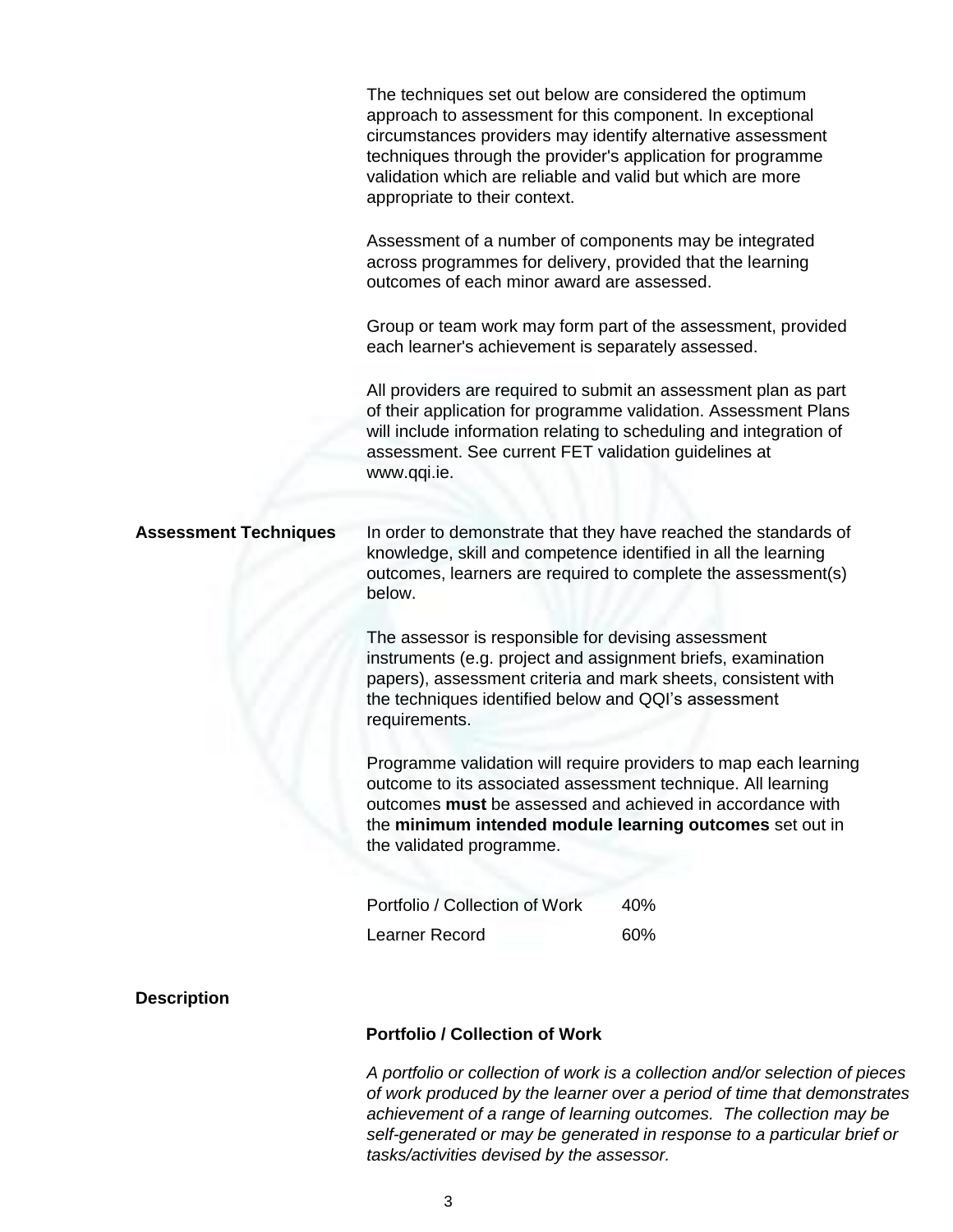#### **Learner Record**

|                                                      | responses and skills acquired.                                                                                                                                                                                                                                                                                                    | A learner record is the learner's self-reported and self-reflective record<br>in which he/she describes specific learning experiences, activities,                                                                                                                                                                                                                                                                                                          |
|------------------------------------------------------|-----------------------------------------------------------------------------------------------------------------------------------------------------------------------------------------------------------------------------------------------------------------------------------------------------------------------------------|-------------------------------------------------------------------------------------------------------------------------------------------------------------------------------------------------------------------------------------------------------------------------------------------------------------------------------------------------------------------------------------------------------------------------------------------------------------|
| <b>Recognition of Prior</b><br><b>Learning (RPL)</b> | www.qqi.ie                                                                                                                                                                                                                                                                                                                        | To support the development and implementation of RPL with<br>regard to access, granting credit/exemptions and achievement of<br>awards/parts of awards, providers should refer to QQI's<br>Statutory Guidelines for Quality Assurance, the Policies and<br>Criteria for Validation of Programmes and the Principles and<br><b>Operational Guidelines for the Recognition of Prior Learning</b><br>in Further and Higher Education and Training available at |
| Grading                                              | Pass                                                                                                                                                                                                                                                                                                                              | 50% - 64%                                                                                                                                                                                                                                                                                                                                                                                                                                                   |
|                                                      | Merit                                                                                                                                                                                                                                                                                                                             | 65% - 79%                                                                                                                                                                                                                                                                                                                                                                                                                                                   |
|                                                      | <b>Distinction</b>                                                                                                                                                                                                                                                                                                                | 80% - 100%                                                                                                                                                                                                                                                                                                                                                                                                                                                  |
| <b>Specific Validation</b><br><b>Requirements</b>    |                                                                                                                                                                                                                                                                                                                                   | There are no specific validation requirements                                                                                                                                                                                                                                                                                                                                                                                                               |
| <b>Supporting</b><br><b>Documentation</b>            | None                                                                                                                                                                                                                                                                                                                              |                                                                                                                                                                                                                                                                                                                                                                                                                                                             |
| <b>Access</b>                                        | To access programmes leading to this award the learner should<br>have reached the standards of knowledge, skill and competence<br>associated with the preceding level of the National Framework of<br>Qualifications. This may have been achieved through a formal<br>qualification or through relevant life and work experience. |                                                                                                                                                                                                                                                                                                                                                                                                                                                             |
| <b>Transfer</b>                                      | Successful completion of this component award enables the<br>learner to transfer to programmes leading to other certificates<br>where this component is a mandatory or an elective requirement.                                                                                                                                   |                                                                                                                                                                                                                                                                                                                                                                                                                                                             |

### **2. FET Award Standards**

QQI award standards are determined within the National Framework of Qualifications (NFQ), [http://www.nfq-qqi.com.](http://www.nfq-qqi.com/) QQI determines standards for the education and training awards that it makes itself and that are made by providers to whom it has delegated authority to make an award. Providers offering programmes leading to QQI awards **must** have their programme(s) validated in accordance with current validation policy (see [www.qqi.ie\)](http://www.qqi.ie/).

Award standards are designed to be consistent with the NFQ's award classes i.e. major, special purpose, supplemental and minor awards. They are expressed in terms of **learning outcomes**  i.e. concise statements of what the learner is expected to know or be able to do in order to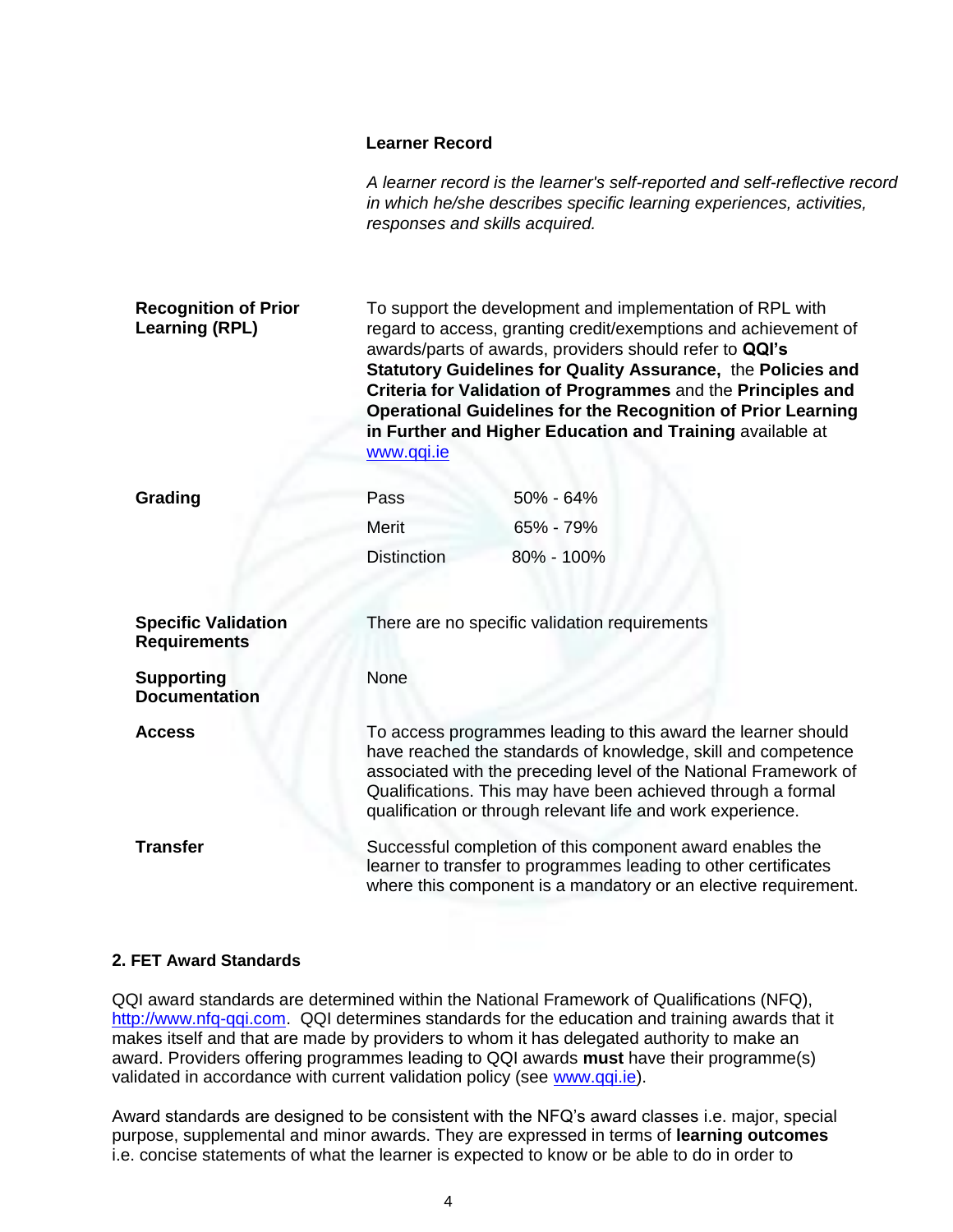achieve a particular award. Learning outcomes for FET awards are contained within the associated specifications:

| <b>AWARD CLASS</b>     | <b>STANDARDS</b>                      | AWARDS                                                        |
|------------------------|---------------------------------------|---------------------------------------------------------------|
| Major Award            | <b>Certificate Specification</b>      | Certificate (Levels 1 to 5)<br>Advanced Certificate (Level 6) |
| Supplemental Award     | Supplemental Specification            | <b>Supplemental Certificate</b><br>(Level 3 to 6)             |
| <b>Special Purpose</b> | <b>Specific Purpose Specification</b> | <b>Specific Purpose Certificate</b><br>(Levels 3 to 6)        |
| Minor Award            | <b>Component Specification</b>        | <b>Component Certificate</b><br>(Levels 1 to 6)               |

Award standards are thresholds, they describe standards of knowledge, skill or competence to be acquired, and where appropriate, demonstrated, by a learner before an award may be made.

Award standards will be reviewed from time to time as necessary. Minor changes may be made by the QQI executive outside the review cycle where necessary. Changes to standards are published on QQI's website. Providers with validated programmes and providers with delegated authority to make awards are responsible for monitoring relevant standards and making necessary responses to changes.

#### **3. FET Credit**

Every FET certificate and component specification includes an FET credit value (Table 1). FET credit is quantified in multiples of 5 FET credits (up to 50 hours of learner effort). Learner effort is based on the time taken by typical learners at the level of the award to achieve the learning outcomes for the award. It includes all learning time involved including: guided learning hours, self-directed learning and assessment.

#### **Table 1: FET Credit Values**

| <b>NFQ</b><br>Level | Major Awards<br><b>Credit Values</b> | <b>Default Credit</b><br><b>Values Minor</b><br>Awards | <b>Other Permitted</b><br><b>Minor Award</b><br><b>Credit Values</b> | Special Purpose and<br><b>Supplemental Award</b><br><b>Credit Value Ranges</b> |
|---------------------|--------------------------------------|--------------------------------------------------------|----------------------------------------------------------------------|--------------------------------------------------------------------------------|
|                     | 20                                   | 5                                                      | 10                                                                   |                                                                                |
| -2                  | 30                                   | 5                                                      | 10                                                                   |                                                                                |
| -3                  | 60                                   | 10                                                     | 5,20                                                                 | $>5$ and $< 60$                                                                |
| $\overline{4}$      | 90                                   | 10                                                     | 5,15,20                                                              | $>5$ and $90$                                                                  |
| 5                   | 120                                  | 15                                                     | 5,10,30                                                              | $>5$ and $< 120$                                                               |
| 6                   | 120                                  | 15                                                     | 5,10,30                                                              | $>5$ and $< 120$                                                               |

#### **Guide to Level**

Learning outcomes at this level include a broad range of skills that require some theoretical understanding. The outcomes may relate to engaging in a specific activity, with the capacity to use the instruments and techniques relating to an occupation. They are associated with work being undertaken independently, subject to general direction.